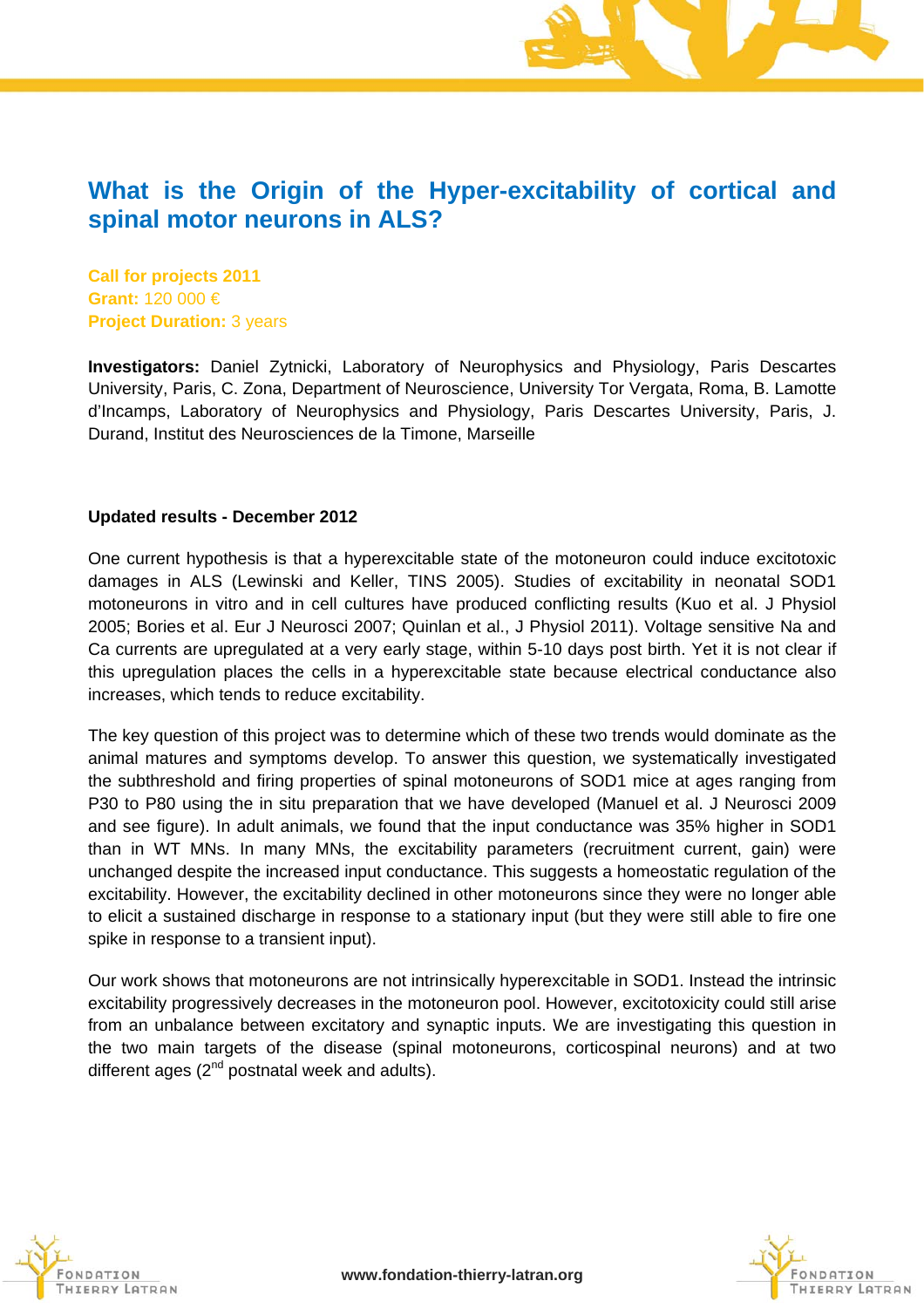

#### **New method to study the electrical properties of adult mouse motoneurons**

We are studying the excitability of motoneurons by injecting current through the microelectrode (1) and by recording the electrical response of the motoneuron (2). Furthermore, we are recording the electrical activity (EMG) of the muscle fibers innervated by the motoneuron under investigation (3) which allows testing if the connection between the motoneuron and its muscle fibers is strong or starting to fail. Finally, the physiological type of the motoneuron can be identified based on the force profile of the muscle fibers (4). Credits: Marin Manuel



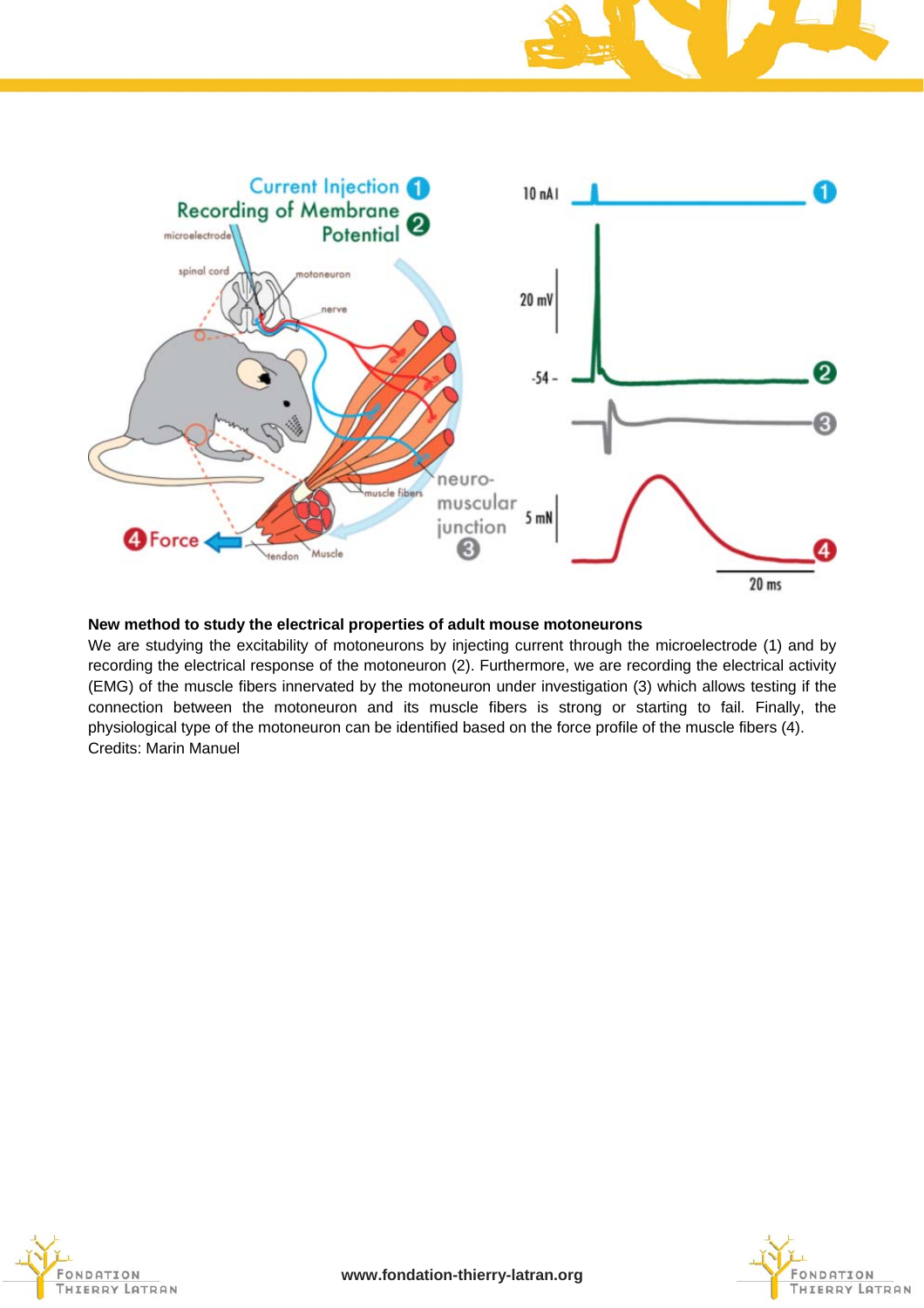# **What is the Origin of the Hyper-excitability of cortical and spinal motor neurons in ALS ?**

**Principal Investigator: Daniel Zytnicki**, Laboratoire de Neurophysique et Physiologie, CNRS, Université Paris Descartes,

**Co investigators** : **J. Durand**, Physiopathologie des motoneurones, CNRS, Université Aix Marseille, **B. Lamotte d'Incamps**, Laboratoire de Neurophysique et Physiologie, CNRS, Université Paris Descartes et **C. Zona**, Neuroscience department , University « Tor Vergata », Roma

### **Grant : 120 000 €**

**Project duration** : 3 years

The selective death of motor neurons in the cerebral cortex and the spinal cord during ALS remains poorly understood. In mutant mice with a mutation responsible for the disease, some early alterations of neuronal properties have been observed at a very early stage of the disease, long before the symptom onset. We will attempt to distinguish the part of these changes due to the network synaptic activity from the part that is due to the modification of the neuronal intrinsic properties. Furthermore, in the spinal cord of young animals these early alterations have been shown to stem on modification of the morphology of the neurons. We will analyze the morphology of neurons recorded in the motor cortex and in the spinal cord of adult mutant animals (just before the first symptoms of the disease), to assess whether their morphology is still impaired at this later stage.

With this study we want to understand the alterations of the excitability observed in upper and lower motor neurons, with the aim to individuate new strategies for the ALS treatment.

### *Scientific background and aims of the project*

The precise molecular pathways leading to motor neuron injury and cell death in ALS remain not understood. Several hypotheses have been framed to account for the neurodegeneration, including deregulation of  $Ca^{2+}$  homeostasis (Choi, 1988; Tortarolo et al., 2006; Guatteo et al., 2007), mitochondrial disturbances and neurofilament accumulations (Cleveland and Rothstein



Fondation de recherche Européenne sur la Sclérose Latérale Amyotrophique